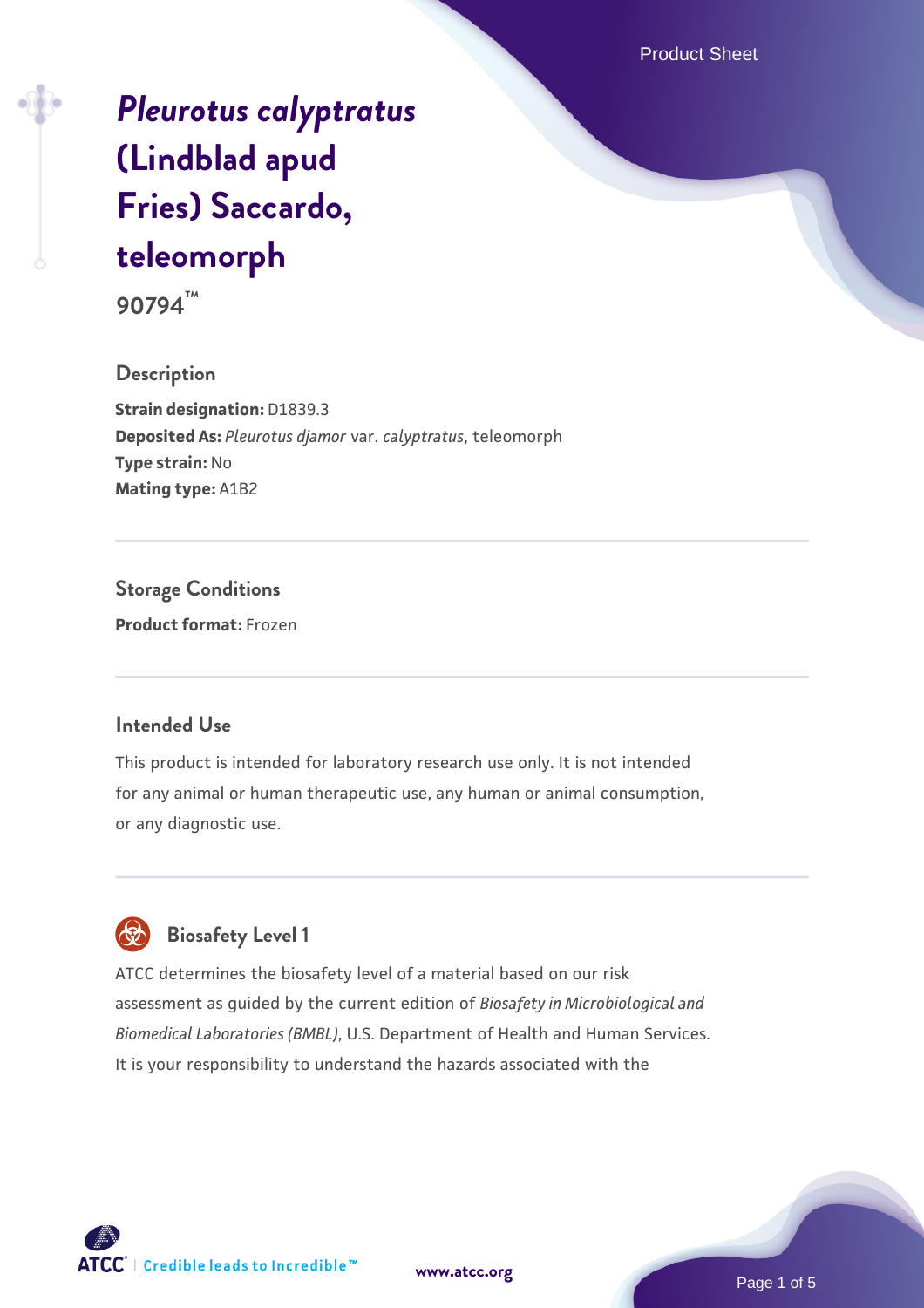#### **90794**

material per your organization's policies and procedures as well as any other applicable regulations as enforced by your local or national agencies.

ATCC highly recommends that appropriate personal protective equipment is always used when handling vials. For cultures that require storage in liquid nitrogen, it is important to note that some vials may leak when submersed in liquid nitrogen and will slowly fill with liquid nitrogen. Upon thawing, the conversion of the liquid nitrogen back to its gas phase may result in the vial exploding or blowing off its cap with dangerous force creating flying debris. Unless necessary, ATCC recommends that these cultures be stored in the vapor phase of liquid nitrogen rather than submersed in liquid nitrogen.

## **Certificate of Analysis**

For batch-specific test results, refer to the applicable certificate of analysis that can be found at www.atcc.org.

### **Growth Conditions**

**Medium:**  [ATCC Medium 324: Malt extract agar](https://www.atcc.org/-/media/product-assets/documents/microbial-media-formulations/3/2/4/atcc-medium-324.pdf?rev=5a8b3f6dcb23452d9462ec38b36f0bb6) **Temperature:** 24°C

# **Material Citation**

If use of this material results in a scientific publication, please cite the material in the following manner: *Pleurotus calyptratus* (Lindblad apud Fries) Saccardo, teleomorph (ATCC 90794)



**[www.atcc.org](http://www.atcc.org)**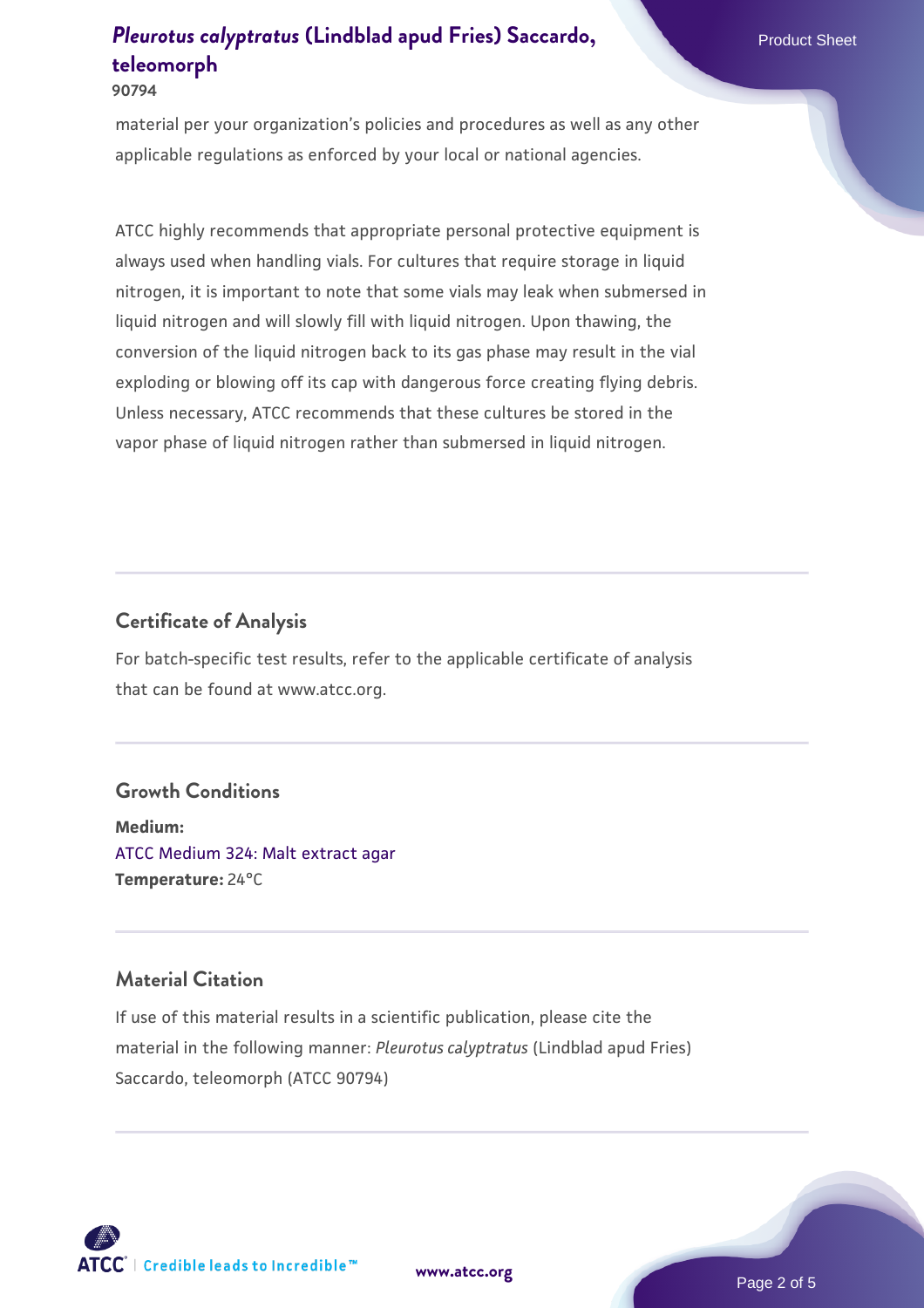#### **90794**

## **References**

References and other information relating to this material are available at www.atcc.org.

# **Warranty**

The product is provided 'AS IS' and the viability of ATCC® products is warranted for 30 days from the date of shipment, provided that the customer has stored and handled the product according to the information included on the product information sheet, website, and Certificate of Analysis. For living cultures, ATCC lists the media formulation and reagents that have been found to be effective for the product. While other unspecified media and reagents may also produce satisfactory results, a change in the ATCC and/or depositor-recommended protocols may affect the recovery, growth, and/or function of the product. If an alternative medium formulation or reagent is used, the ATCC warranty for viability is no longer valid. Except as expressly set forth herein, no other warranties of any kind are provided, express or implied, including, but not limited to, any implied warranties of merchantability, fitness for a particular purpose, manufacture according to cGMP standards, typicality, safety, accuracy, and/or noninfringement.

# **Disclaimers**

This product is intended for laboratory research use only. It is not intended for any animal or human therapeutic use, any human or animal consumption, or any diagnostic use. Any proposed commercial use is prohibited without a license from ATCC.

While ATCC uses reasonable efforts to include accurate and up-to-date information on this product sheet, ATCC makes no warranties or representations as to its accuracy. Citations from scientific literature and

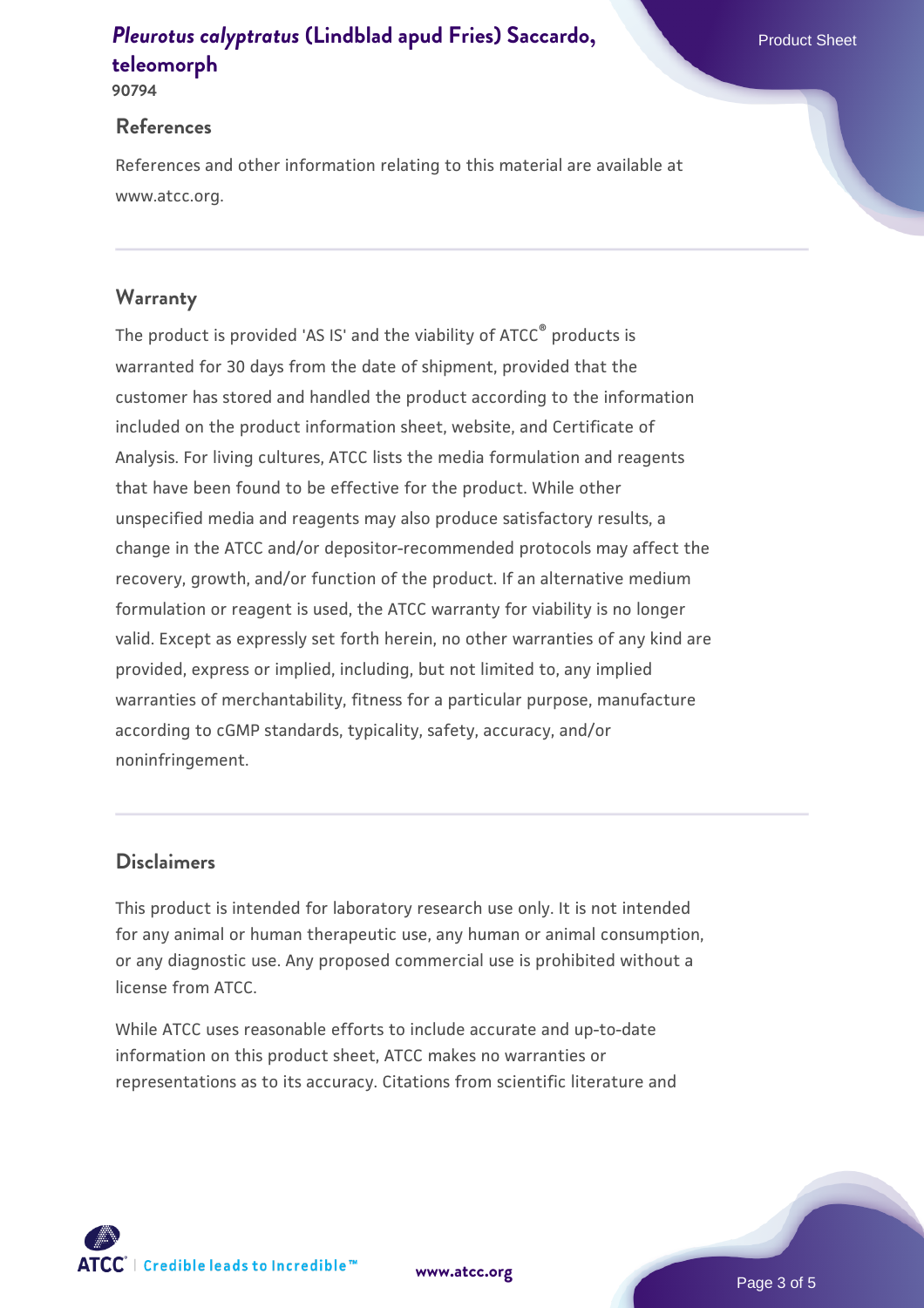**90794**

patents are provided for informational purposes only. ATCC does not warrant that such information has been confirmed to be accurate or complete and the customer bears the sole responsibility of confirming the accuracy and completeness of any such information.

This product is sent on the condition that the customer is responsible for and assumes all risk and responsibility in connection with the receipt, handling, storage, disposal, and use of the ATCC product including without limitation taking all appropriate safety and handling precautions to minimize health or environmental risk. As a condition of receiving the material, the customer agrees that any activity undertaken with the ATCC product and any progeny or modifications will be conducted in compliance with all applicable laws, regulations, and guidelines. This product is provided 'AS IS' with no representations or warranties whatsoever except as expressly set forth herein and in no event shall ATCC, its parents, subsidiaries, directors, officers, agents, employees, assigns, successors, and affiliates be liable for indirect, special, incidental, or consequential damages of any kind in connection with or arising out of the customer's use of the product. While reasonable effort is made to ensure authenticity and reliability of materials on deposit, ATCC is not liable for damages arising from the misidentification or misrepresentation of such materials.

Please see the material transfer agreement (MTA) for further details regarding the use of this product. The MTA is available at www.atcc.org.

# **Copyright and Trademark Information**

© ATCC 2021. All rights reserved. ATCC is a registered trademark of the American Type Culture Collection.

## **Revision**

This information on this document was last updated on 2021-05-19



**[www.atcc.org](http://www.atcc.org)**